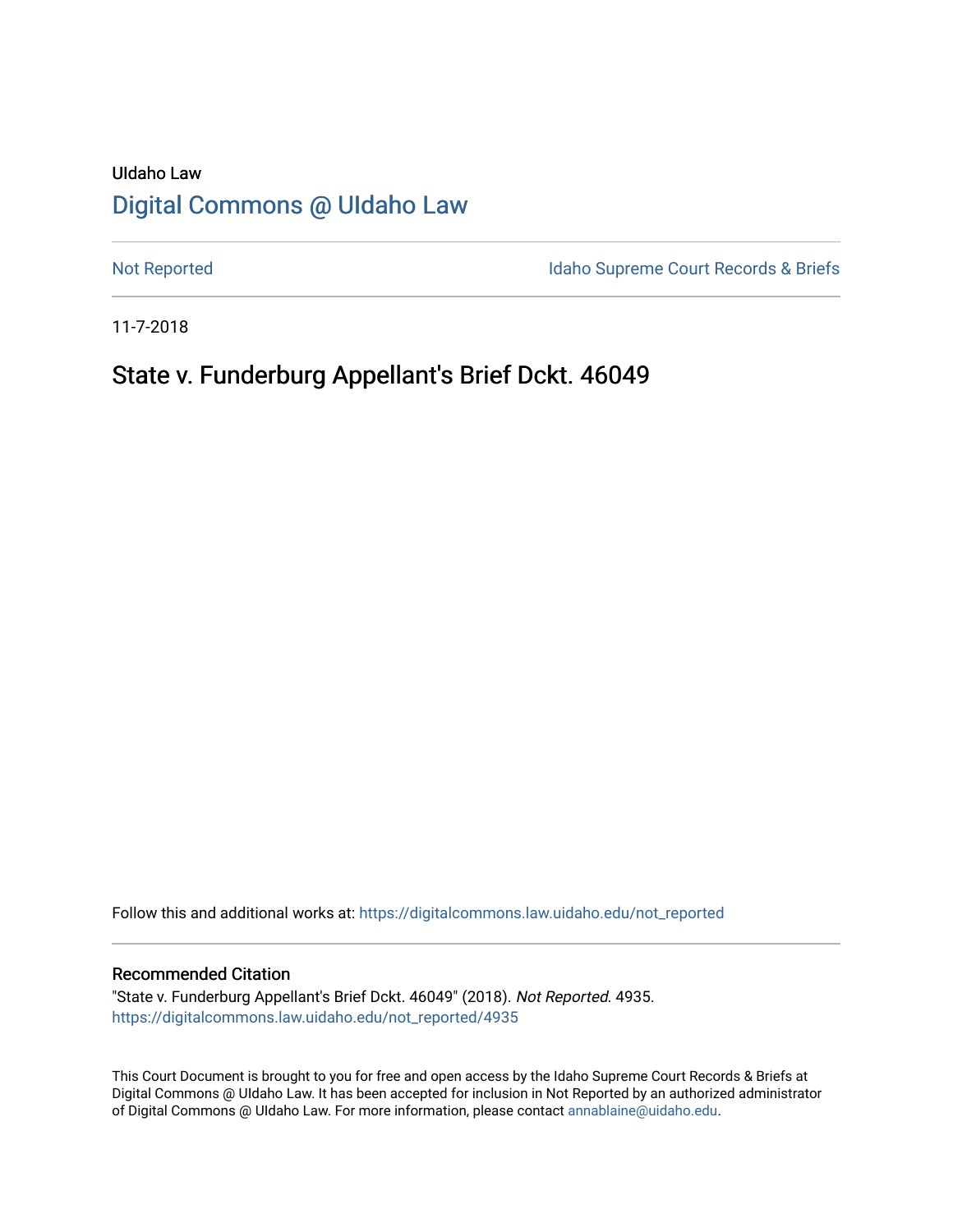Electronically Filed 11/7/2018 1:29 PM Idaho Supreme Court Karel Lehrman, Clerk of the Court By: Brad Thies, Deputy Clerk

ERIC D. FREDERICKSEN State Appellate Public Defender I.S.B. #6555

JENNY C. SWINFORD Deputy State Appellate Public Defender I.S.B. #9263 322 E. Front Street, Suite 570 Boise, Idaho 83702 Phone: (208) 334-2712 Fax: (208) 334-2985 E-mail: documents@sapd.state.id.us

## IN THE SUPREME COURT OF THE STATE OF IDAHO

| STATE OF IDAHO,         |                            |
|-------------------------|----------------------------|
|                         | NO. 46049, 46050           |
| Plaintiff-Respondent,   |                            |
|                         | IDAHO COUNTY NOS.          |
| V.                      | CR-2016-62912, CR 2018-245 |
|                         |                            |
| TONNA LAREE FUNDERBURG, | APPELLANT'S BRIEF          |
|                         |                            |
| Defendant-Appellant.    |                            |
|                         |                            |

## STATEMENT OF THE CASE

# Nature of the Case

 After Tonna L. Funderburg pled guilty to unlawful possession of a firearm and driving under the influence, the district court imposed an aggregate sentence of three years, with one and one-half years fixed. The district court also revoked her probation and imposed the underlying sentence of four years, with two and one-half years fixed. The district court retained jurisdiction ("a rider") in both cases. Ms. Funderburg timely appealed. Mindful that Ms. Funderburg received a lesser sentence than requested and was placed on probation after the rider, she maintains the district court abused its discretion by imposing an excessive sentence and by revoking her probation.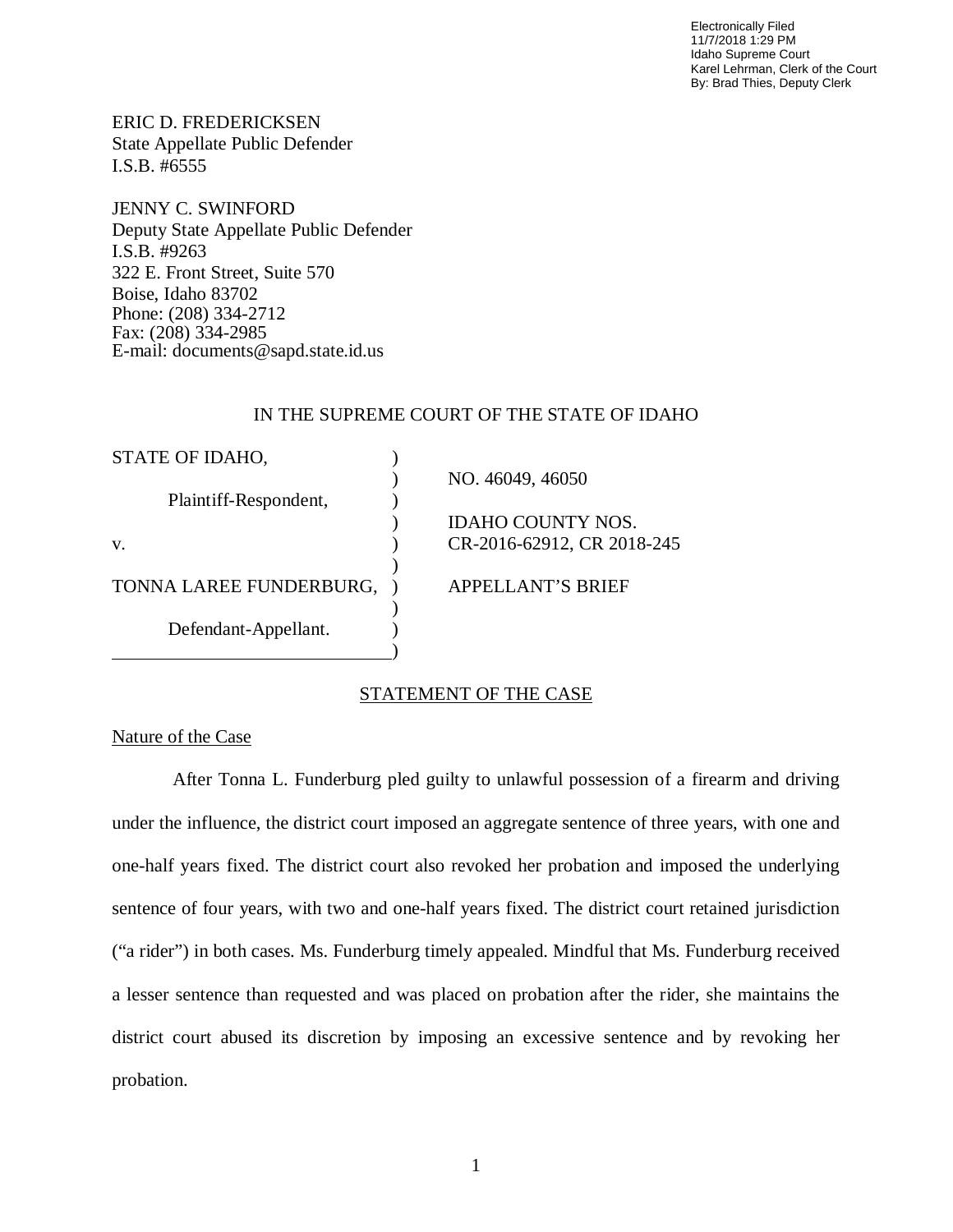### Statement of Facts and Course of Proceedings

In February 2016, the State filed a Criminal Complaint alleging Ms. Funderburg committed the crimes of possession of a controlled substance, driving under the influence, and possession of drug paraphernalia (CR-20[1](#page-2-0)6-62912) (R. Vol. I,<sup>1</sup> pp.12–13.) Ms. Funderburg waived a preliminary hearing, and the magistrate bound her over to district court. (R. Vol. I, pp.27, 31–32.) The State filed an Information charging her with these three offenses. (R. Vol. I, pp.28–29.) Ms. Funderburg pled guilty as charged. (R. Vol. I, pp.46–47.) In November 2016, the district court sentenced her to four years, with two and one-half years fixed, suspended the sentence, and placed her on probation. (R. Vol. I, pp.57–58.)

In February 2018, the State alleged Ms. Funderburg committed four new offenses: unlawful possession of a firearm, driving under the influence, possession of marijuana, and possession of drug paraphernalia (CR 2018-245). (R. Vol. II, pp.10–12.) Ms. Funderburg waived a preliminary hearing, and the magistrate bound her over to district court. (R. Vol. II, p.23.) The State charged her by Information with these four offenses. (R. Vol. II, pp.29–31.) Consequently, also in February 2018, the State filed a petition for probation violation. (R. Vol. I, pp.67–69, 78– 82.)

At a joint hearing, Ms. Funderburg admitted to some of the probation violations and pled guilty to unlawful possession of a firearm and driving under the influence. (Tr., p.38, L.1–p.39, L.21, p.40, L.14–p.44, L.15) As part of the plea agreement, the State and defense counsel would jointly recommend a sentence of five years, with two and one-half years fixed, for the two new

<span id="page-2-0"></span><sup>&</sup>lt;sup>1</sup> The clerk's record on appeal is divided into four parts. Only two parts are cited herein. Citations to "R. Vol. I" will refer to the 141-page electronic record pertaining to CR-16-62912, titled "Clerk's Record Appeal 9-6-2018 10.25.57 13673624 0B114043-86F4-4C39-9395- 28588FDEA1C8.pdf." Citations to "R. Vol. II" will refer to the sixty-nine-page electronic record pertaining to CR 2018-245, titled "Clerks Record Appeal.pdf."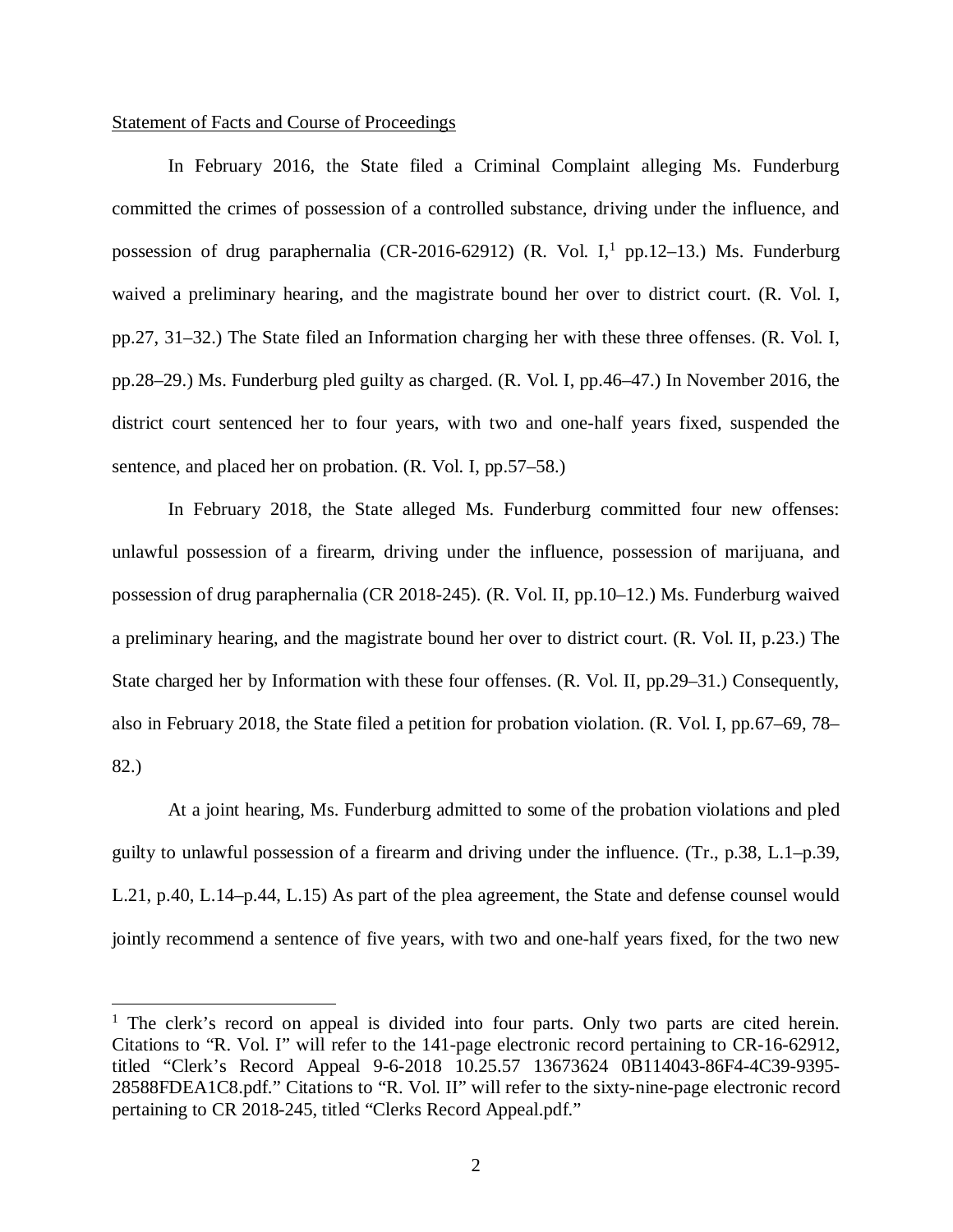offenses, to be served concurrently. (Tr., p.20, L.22–p.21, L.2.) Neither party would argue for a different sentence, but the defense was free to argue for probation, and the State was free to argue for a rider. (Tr., p.21, Ls.1–4.) On the State's motion, the district court dismissed the other charges. (R., pp.38–40.)

In March 2018, the district court held a joint sentencing and disposition hearing. In accordance with the plea agreement, the State recommended concurrent sentences of five years, with two and one-half years fixed, and a rider, for the two new offenses. (Tr., p.59, Ls.16–24.) Ms. Funderburg agreed with the underlying sentence, but requested that the district court place her on probation. (Tr., p.57, L.14–p.58, L.4.) For the new offenses, the district court sentenced Ms. Funderburg to three years, with one and one-half years fixed, for each offense, to be served concurrently, and retained jurisdiction. (Tr., p.70, L.15–p.71, L.19; R. Vol. II, pp.35–37 (judgment of conviction).) For the probation violations, the district court revoked Ms. Funderburg's probation, imposed the four-year sentence, and retained jurisdiction. (Tr., p.69, L.15–p.70, L.3; R. Vol. I, pp.94–95 (order revoking probation).) Ms. Funderburg timely appealed from the district court's judgment of conviction and order revoking probation.  $(R. Vol. I, pp.130–34; R. Vol II, pp.63–67<sup>2</sup>)$  $(R. Vol. I, pp.130–34; R. Vol II, pp.63–67<sup>2</sup>)$  $(R. Vol. I, pp.130–34; R. Vol II, pp.63–67<sup>2</sup>)$  This Court consolidated the cases.  $(R. Vol. I, p.118;$ R. Vol. II, p.55.)

In August 2018, the district court held a rider review hearing. (R. Vol. I, p.123; R. Vol. II, p.56.) The district court suspended Ms. Funderburg's sentences and placed her on probation. (R. Vol. I, pp.125–26; R. Vol. II, pp.58–59.)

<span id="page-3-0"></span><sup>&</sup>lt;sup>2</sup> Ms. Funderburg submitted a pro se Notice of Appeal. It was filed in the district court on April 20, 2018, but dated April 16, 2018. (R. Vol. I, pp.130, 133–34; R. Vol. II, pp.63, 66–67.) *Munson v. State,* 128 Idaho 639, 642 (1996) ("Under the 'mailbox rule,' a pro se inmate's documents are deemed filed as of the date they are submitted to prison authorities for the purpose of mailing them to the court for filing.")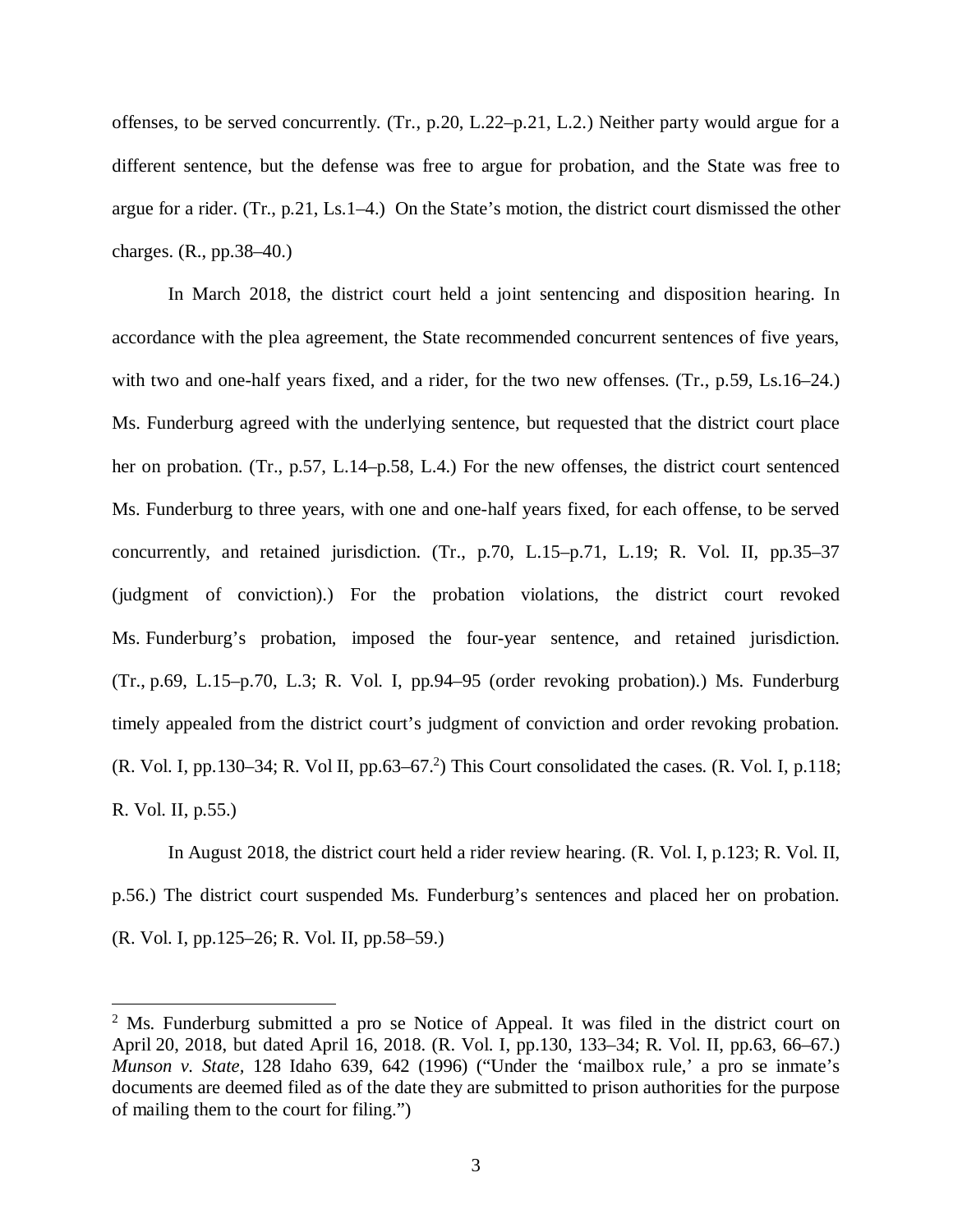#### ISSUES

- I. Mindful that Ms. Funderburg received a lesser sentence than requested, did the district court abuse its discretion when it imposed an excessive sentence?
- II. Mindful that Ms. Funderburg was placed on probation after the rider, did the district court abuse its discretion by revoking her probation?

#### ARGUMENT

I.

# Mindful That Ms. Funderburg Received A Lesser Sentence Than Requested, The District Court Abused Its Discretion When It Imposed An Excessive Sentence

"It is well-established that '[w]here a sentence is within statutory limits, an appellant has the burden of showing a clear abuse of discretion on the part of the court imposing the sentence.'" *State v. Pierce*, 150 Idaho 1, 5 (2010) (quoting *State v. Jackson*, 130 Idaho 293, 294 (1997) (alteration in original)). Here, Ms. Funderburg's sentences do not exceed the statutory maximum. *See* I.C. § 18-3316 (maximum of five years for unlawful possession of a firearm); I.C. § 18-8005(6) (maximum of ten years for driving under the influence). Accordingly, to show that the sentence imposed was unreasonable, Ms. Funderburg "must show that the sentence, in light of the governing criteria, is excessive under any reasonable view of the facts." *State v. Strand*, 137 Idaho 457, 460 (2002).

"'Reasonableness' of a sentence implies that a term of confinement should be tailored to the purpose for which the sentence is imposed." *State v. Adamcik*, 152 Idaho 445, 483 (2012) (quoting *State v. Stevens*, 146 Idaho 139, 148 (2008)).

In examining the reasonableness of a sentence, the Court conducts an independent review of the entire record available to the trial court at sentencing, focusing on the objectives of criminal punishment: (1) protection of society; (2) deterrence of the individual and the public; (3) possibility of rehabilitation; and (4) punishment or retribution for wrongdoing.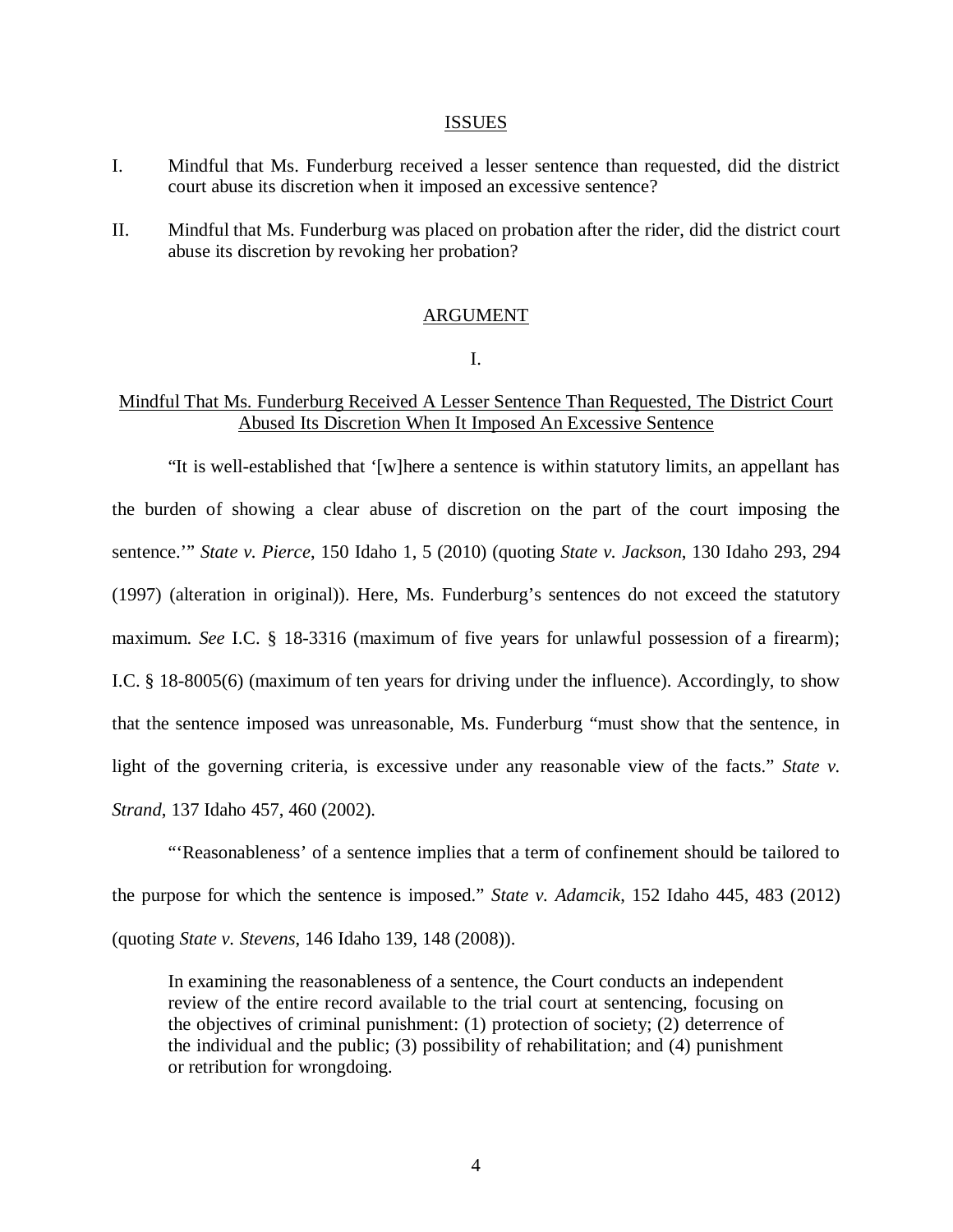*Stevens*, 146 Idaho at 148. "A sentence is reasonable if it appears necessary to accomplish the primary objective of protecting society and to achieve any or all of the related goals of deterrence, rehabilitation, or retribution." *State v. Delling*, 152 Idaho 122, 132 (2011).

Here, Ms. Funderburg received a more lenient sentence than requested. At sentencing, she requested that the district court impose an aggregate sentence of five years, with two and one-half years fixed. (*See* Tr., p.57, L.14–p.58, L.4.) The district court imposed a lesser sentence of three years, with one and one-half years fixed. (R. Vol. II, pp.35–37.) "It has long been the law in Idaho that one may not successfully complain of errors one has acquiesced in or invited. Errors consented to, acquiesced in, or invited are not reversible." *See State v. Abdullah*, 158 Idaho 386, 420–21 (2015). Mindful of the invited error doctrine, and that Ms. Funderburg received a lesser sentence than requested, she nonetheless maintains that the district court abused its discretion by imposing an excessive sentence. As argued at sentencing, Ms. Funderburg is the mother of six children. (Presentence Investigation Report ("PSI"),<sup>[3](#page-5-0)</sup> p.12.) She hoped to be there for her children and her husband. (PSI, p.15.) In addition, she accepted responsibility for her actions. (Tr., p.58, Ls.10–11.) Further, pending sentencing, Ms. Funderburg made "significant process in vocational rehab" and worked for Goodwill Industries. (Tr., p.58, Ls.17–20, p.64, Ls.10–11.) She also recognized that she had a substance abuse problem and wanted inpatient treatment so she could "go back to work" and be with her children. (Tr., p.65, Ls.3–6.) To this end, her goals were to attend substance abuse and mental health treatment. (PSI, p.15.) In light of these mitigating factors, but mindful of the sentenced received, Ms. Funderburg maintains the district court abused its discretion by imposing an excessive sentence.

<span id="page-5-0"></span> $3$  Citations to the PSI refer to the 102-page electronic document with the confidential exhibits.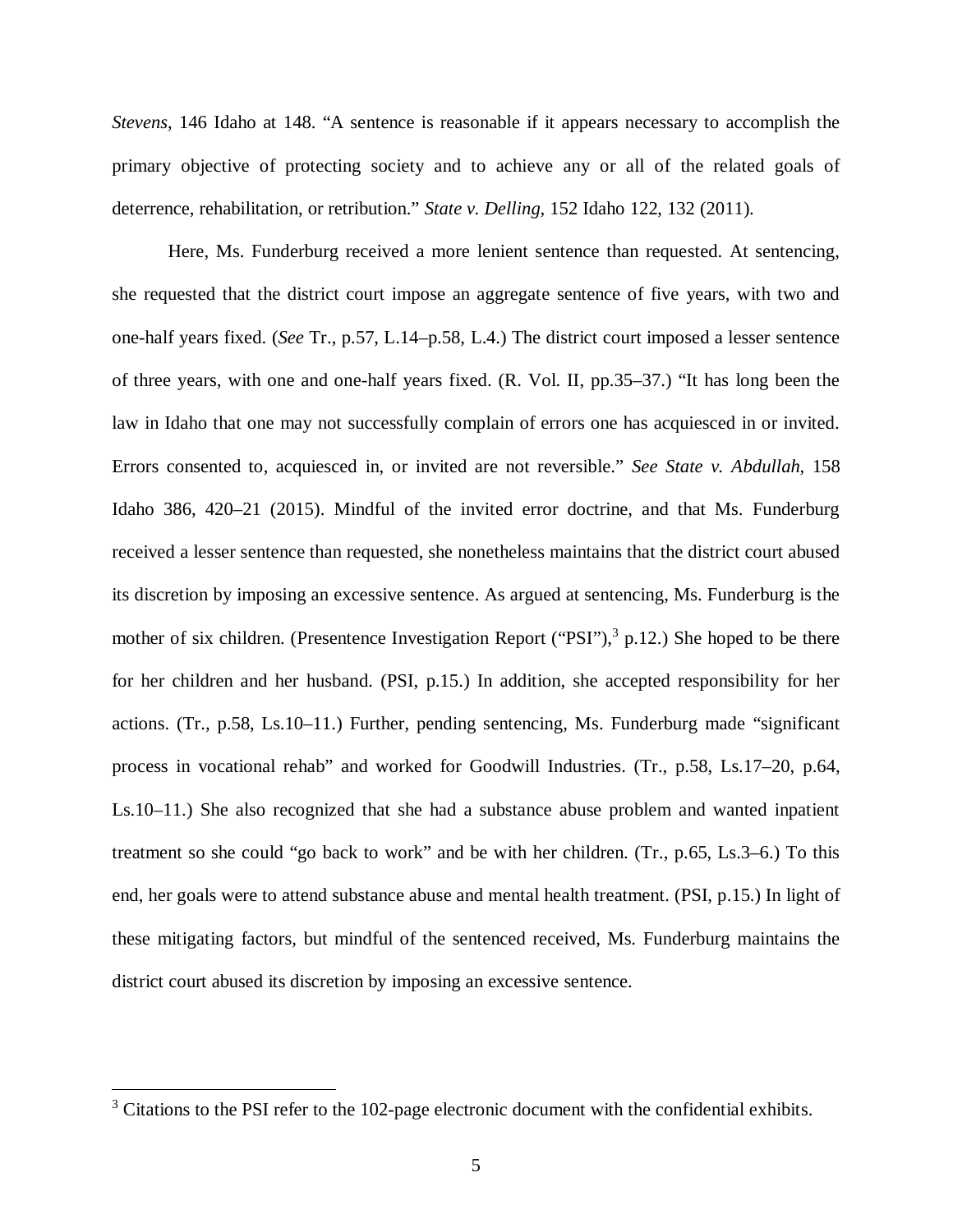## Mindful That Ms. Funderburg Was Placed On Probation After The Rider, The District Court Abused Its Discretion By Revoking Her Probation

The district court is empowered by statute to revoke a defendant's probation under certain circumstances. I.C. §§ 19-2602, -2603, 20-222. The Court uses a two-step analysis to review a probation revocation proceeding. *State v. Sanchez*, 149 Idaho 102, 105 (2009). First, the Court determines "whether the defendant violated the terms of his probation." *Id.* Second, "[i]f it is determined that the defendant has in fact violated the terms of his probation," the Court examines "what should be the consequences of that violation." *Id.* The determination of a probation violation and the determination of the consequences, if any, are separate analyses. *Id.*

Here, Ms. Funderburg does not challenge her admissions to violating her probation. "When a probationer admits to a direct violation of her probation agreement, no further inquiry into the question is required." *State v. Peterson*, 123 Idaho 49, 50 (Ct. App. 1992). Rather, mindful of the mootness doctrine, Ms. Funderburg submits the district court abused its discretion by revoking her probation.

"After a probation violation has been proven, the decision to revoke probation and pronounce sentence lies within the sound discretion of the trial court." *State v. Roy*, 113 Idaho 388, 392 (Ct. App. 1987). "A judge cannot revoke probation arbitrarily," however. *State v. Lee*, 116 Idaho 38, 40 (Ct. App. 1989). "The purpose of probation is to give the defendant an opportunity to be rehabilitated under proper control and supervision." *State v. Mummert*, 98 Idaho 452, 454 (1977). "In determining whether to revoke probation a court must consider whether probation is meeting the objective of rehabilitation while also providing adequate protection for society." *State v. Upton*, 127 Idaho 274, 275 (Ct. App. 1995). The court may consider the defendant's conduct before and during probation. *Roy*, 113 Idaho at 392.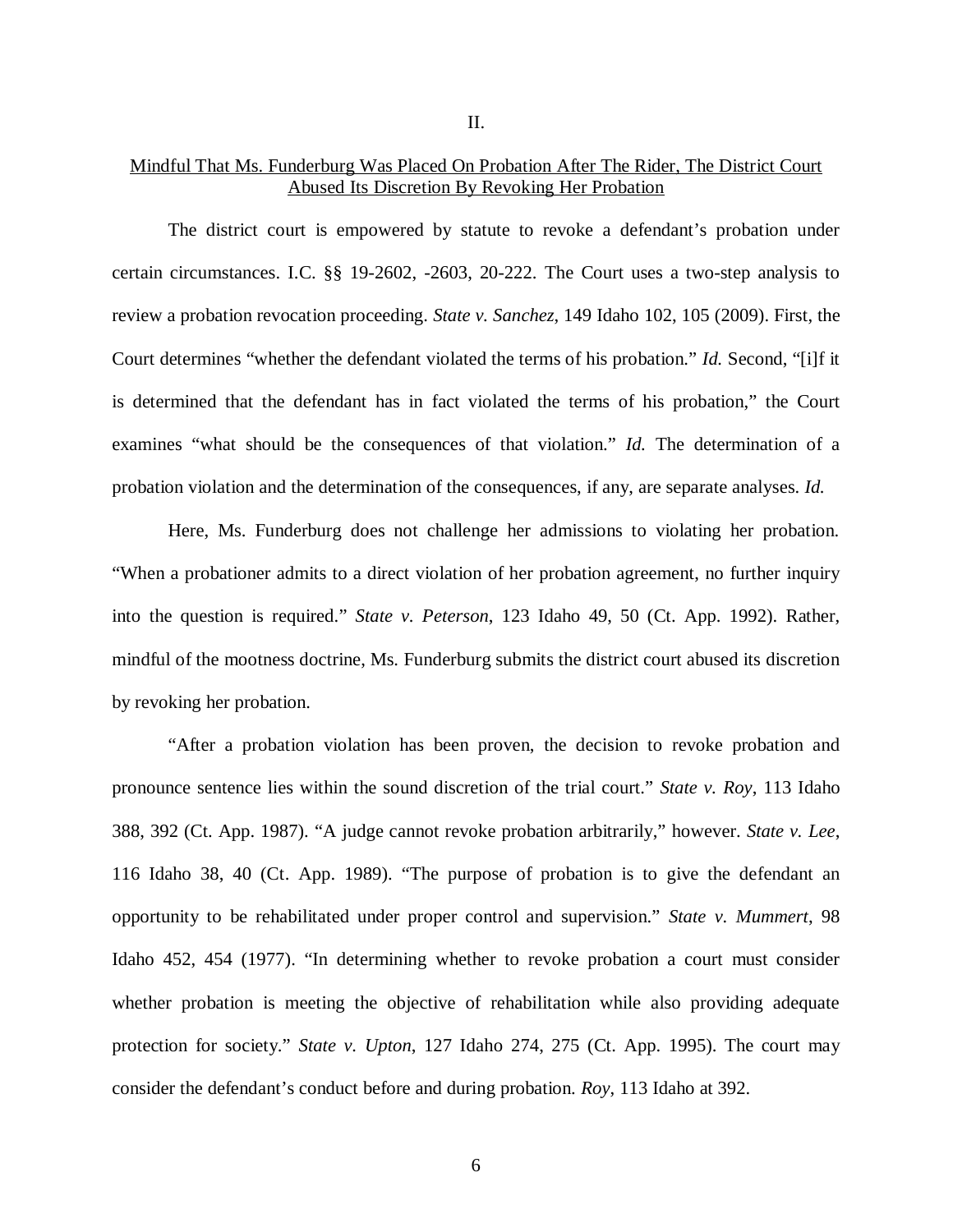"A case becomes moot when the issues presented are no longer live or the parties lack a legally cognizable interest in the outcome. A case is moot if it presents no justiciable controversy and a judicial determination will have no practical effect upon the outcome." *State v. Manzanares*, 152 Idaho 410, 419 (2012) (citation omitted). Here, the district court retained jurisdiction after revoking Ms. Funderburg's probation. (R. Vol. I, pp.94–95.) Ms. Funderburg was placed on probation after the rider. (R. Vol. I, pp.125–26.) Mindful of the mootness doctrine, and that Ms. Funderburg was placed on probation after the rider, she maintains the district court erred by revoking her probation.

# **CONCLUSION**

Ms. Funderburg respectfully requests that this Court reduce her sentence in CR 2018-245 as it deems appropriate. Alternatively, she respectfully requests that this Court vacate her judgment of conviction in CR 2018-245 and remand that case for a new sentencing hearing. In addition, she respectfully requests that this Court vacate the district court's order revoking her probation in CR-2016-62912 and remand that case for a new disposition hearing.

DATED this 7<sup>th</sup> day of November, 2018.

/s/ Jenny C. Swinford JENNY C. SWINFORD Deputy State Appellate Public Defender